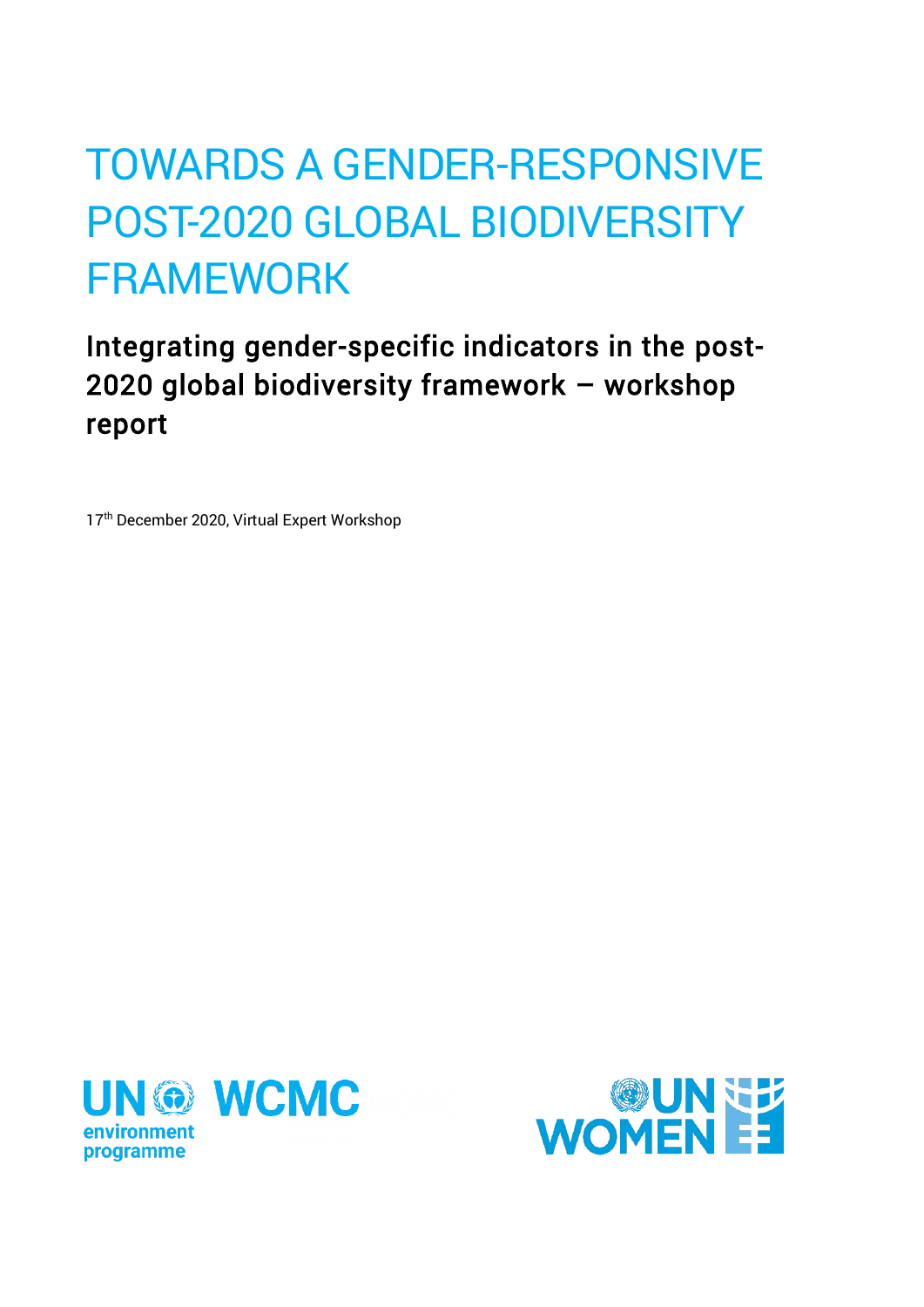### **CONTENTS**

| $\overline{2}$ |                                                                                 |  |
|----------------|---------------------------------------------------------------------------------|--|
| 3              |                                                                                 |  |
|                |                                                                                 |  |
| 4              |                                                                                 |  |
|                | 4.1 Gender-specific indicator review and available indicators for the post-2020 |  |
|                | 4.2 Post-2020 gender plan of action and action-oriented indicators  6           |  |
| 5              |                                                                                 |  |
|                |                                                                                 |  |
|                |                                                                                 |  |
|                |                                                                                 |  |
| 6              |                                                                                 |  |
|                |                                                                                 |  |
|                |                                                                                 |  |
|                |                                                                                 |  |
|                |                                                                                 |  |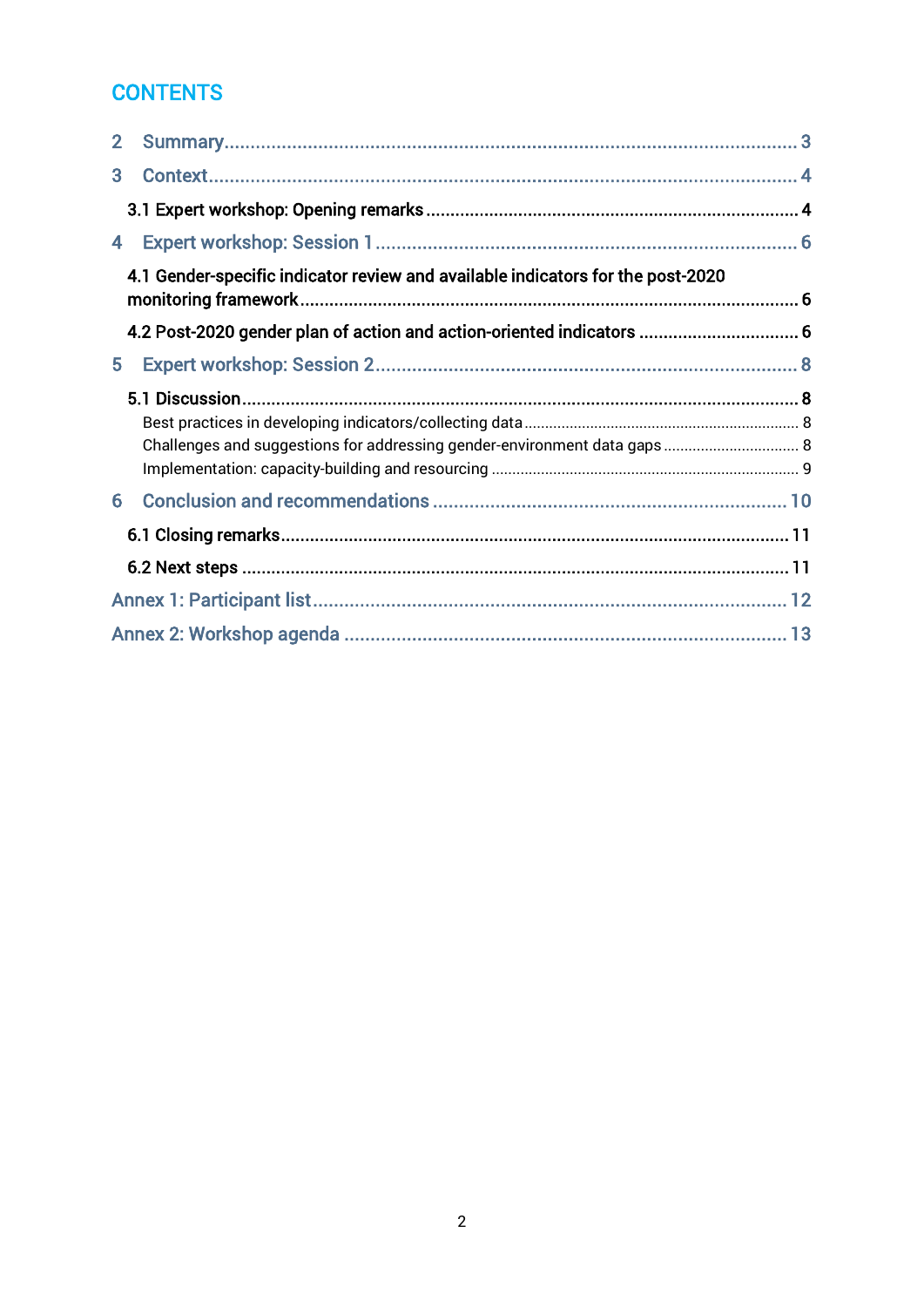## <span id="page-2-0"></span>2 Summary

The UN Environment Programme World Conservation Monitoring Centre (UNEP-WCMC) and the United Nations Entity for Gender Equality and the Empowerment of Women (UN Women), in close collaboration with the Secretariat of the Convention on Biological Diversity (CBD Secretariat) hosted a virtual expert meeting on  $17<sup>th</sup>$  December 2020 to explore key entry points for addressing genderbiodiversity data gaps by integrating gender-specific<sup>1</sup> indicators in the post-2020 global biodiversity framework.

Prior to the workshop, UNEP-WCMC, with funding provided by UN Women, carried out an extensive technical review of indicators to identify gender-specific indicators that are currently being used in conventions and intergovernmental processes, including the Sustainable Development Goals (SDGs). UNEP-WCMC has also reviewed all inputs related to indicators that were submitted by Parties, other governments and observers in response to CBD Notification 2020-045 'Peer review of draft documents for the twenty-fourth meeting of the Subsidiary Body on Scientific, Technical and Technological Advice (SBSTTA 24)<sup>'.2</sup> The findings from this work are available in the information document 'Indicators for the post-2020 global biodiversity framework' (CBD/SBSTTA/24/INF/16). $^3$ 

The purpose of the virtual meeting was to discuss findings from the indicator review and to gather further relevant inputs from Party representatives and technical experts. Outcomes from the workshop will be shared with stakeholders to inform discussions in support of SBSTTA-24 and the third meeting of the Subsidiary Body on Implementation (SBI-3).

The three main objectives of the workshop were as follows;

- 1. To present UNEP-WCMC and UN Women's findings on available indicators that can be integrated in the post-2020 monitoring framework;
- 2. To discuss the development of the post-2020 gender plan of action and action-oriented indicators; and
- 3. To discuss best practices for addressing gender-biodiversity data gaps and the development/use of gender-specific indicators to monitor progress towards gender equality priorities.

A total of 30 participants with expertise in gender and biodiversity issues took part in the discussions, which included representatives from governments, the CBD Secretariat, and the Co-Chairs of the Openended Working Group on the post-2020 global biodiversity framework (OEWG) (see Annex 1: Participant list).

The workshop consisted of two sessions chaired by Verona Collantes (UN Women). The first session included presentations from UNEP-WCMC on 'Gender-specific indicator review and available indicators for the post-2020 monitoring framework' and the CBD Secretariat on a 'Post-2020 gender plan of action and action-oriented indicators'. For the second session, an interactive discussion with participants focused on best practices, as well as relevant considerations for addressing gender data gaps and indicator use to inform policy change (see Annex 2: Workshop agenda).

This report presents an overview of presentations given in the first session (Section 4), the expert discussion held in the second session (Section 5), and a summary of the recommendations from the workshop (Section 6).

<sup>&</sup>lt;sup>1</sup> Gender-specific indicators are "indicators that explicitly call for disaggregation by sex/or refer to gender equality as their underlying objective". UN Women (2018) Turning promises into action. Report available [here](https://www.unwomen.org/-/media/headquarters/attachments/sections/library/publications/2018/sdg-report-gender-equality-in-the-2030-agenda-for-sustainable-development-2018-en.pdf?la=en&vs=4332) <sup>2</sup> [Notification 2020-045](https://www.cbd.int/conferences/post2020/submissions/2020-045)

<sup>&</sup>lt;sup>3</sup> The information document 'Indicators for the post-2020 global biodiversity framework' [CBD/SBSTTA/24/INF/16](https://www.cbd.int/doc/c/a6d3/3108/88518eab9c9d12b1c418398d/sbstta-24-inf-16-en.pdf), led by UNEP-WCMC in response to [CBD/SBSTTA/REC/23/1.](https://www.cbd.int/doc/recommendations/sbstta-23/sbstta-23-rec-01-en.pdf)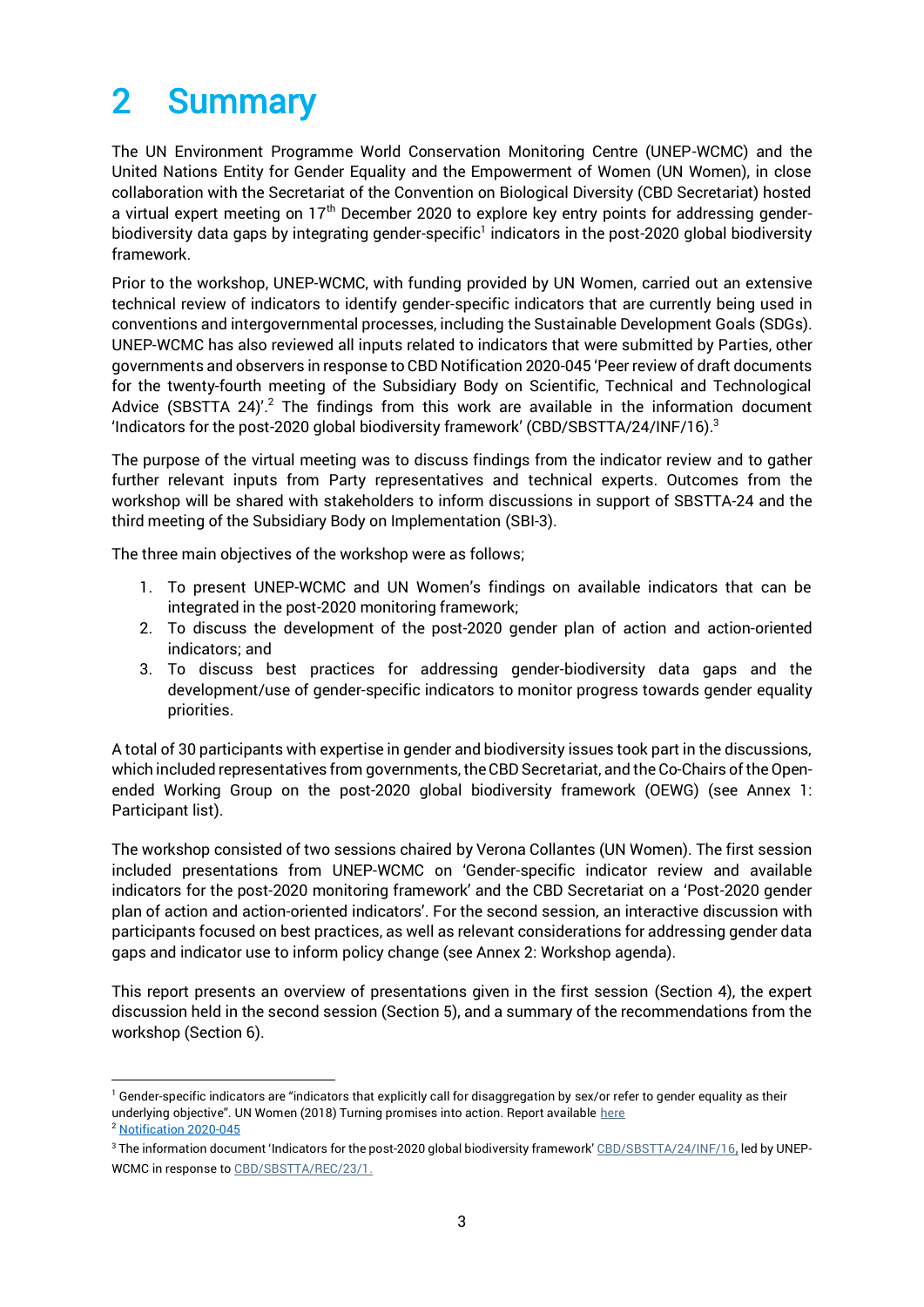## <span id="page-3-0"></span>3 Context

In December 2018, at its fourteenth meeting, the Conference of the Parties to the CBD decided that the process to develop the post-2020 global biodiversity framework would be gender-responsive (Decision 14/34).<sup>4</sup> Parties agreed to a comprehensive and participatory preparation process which would enable the systematic integration of a gender perspective and ensure appropriate representation of women and girls. Contributions received to date from Parties, other governments and observers re-affirm the importance of addressing gender considerations in the development of the framework to achieve both gender equality and global biodiversity objectives. $5$ 

Examining entry points for the integration of a gender perspective at a workshop in New York in April 2019<sup>6</sup>, experts identified the following three key priority areas for advancing gender equality and women's empowerment in the implementation of the post-2020 global biodiversity framework, ensuring:

1) Equal opportunities for leadership, decision-making and effective engagement at all levels of decision-making in matters related to the three objectives of the Convention;

2) Equal access, ownership and control over biological resources; and

3) Equal access to benefits from biodiversity conservation and sustainable use, and from the utilization of genetic resources.

These priority areas form the basis for the development of more detailed, gender-specific considerations for the implementation of the post-2020 global biodiversity framework. Building on this work, a follow up virtual expert workshop was hosted by UNEP-WCMC and UN Women in collaboration with the CBD Secretariat, in December 2020. The discussions focused on exploring ways for addressing gender-biodiversity data gaps, and enhancing monitoring and reporting on gender priorities in the post-2020 global biodiversity framework.

### <span id="page-3-1"></span>3.1 Expert workshop: Opening remarks

The workshop began with introductions from the workshop hosts and the OEWG Co-Chairs. Ms Verona Collantes (UN Women) provided an overview on integrating a gender perspective for the implementation of the CBD. Ms Katherine Despot-Belmonte (UNEP-WCMC) provided an overview on the UNEP-WCMC/UN Women collaboration for addressing gender-biodiversity data gaps in the post-2020 global biodiversity framework. Mr Basile van Havre and Mr Francis Sabino Ogwal (Co-Chairs of the OEWG) provided an overview on the process and current timelines for delivering a genderresponsive post-2020 global biodiversity framework.

Upon opening the workshop, Ms Collantes warmly welcomed attendees and invited their contributions during the workshop sessions. Ms. Collantes highlighted that the development of the post-2020 global biodiversity framework presents a unique opportunity to realise concrete advances for gender equality and women's empowerment in biodiversity conservation and sustainable use, and to strive for the realisation of equal benefits for all. She reviewed progress in integrating gender perspectives so far, noting the establishment of a dedicated gender-specific target under the draft monitoring framework for the post-2020 global biodiversity framework.

<sup>4</sup> [CBD/COP/DEC/14/34](https://www.cbd.int/doc/decisions/cop-14/cop-14-dec-34-en.pdf)

<sup>&</sup>lt;sup>5</sup> Submissions on the scope and content (Notification [2018-063\)](https://www.cbd.int/doc/notifications/2018/ntf-2018-063-post2020-en.pdf), preparation of [\(Notification 2019-008\)](https://www.cbd.int/conferences/post2020/submissions/2019-008), and proposals for [\(Notification 2019-075\)](https://www.cbd.int/doc/notifications/2019/ntf-2019-075-post2020-en.pdf) the post-2020 global biodiversity framework (GBF). Submissions of views on possible targets, indicators and baselines [\(Notification 2019-108\)](https://www.cbd.int/doc/notifications/2019/ntf-2019-108-post2020-en.pdf), and on the draft monitoring framework (Notification [2020-045\)](https://www.cbd.int/conferences/post2020/submissions/2020-045) for the post-2020 GBF.

<sup>6</sup> [CBD/GB/OM/2019/1/2](https://www.cbd.int/doc/c/423f/a276/206bc2751c07658af8fa1a4a/gb-om-2019-01-02-en.pdf)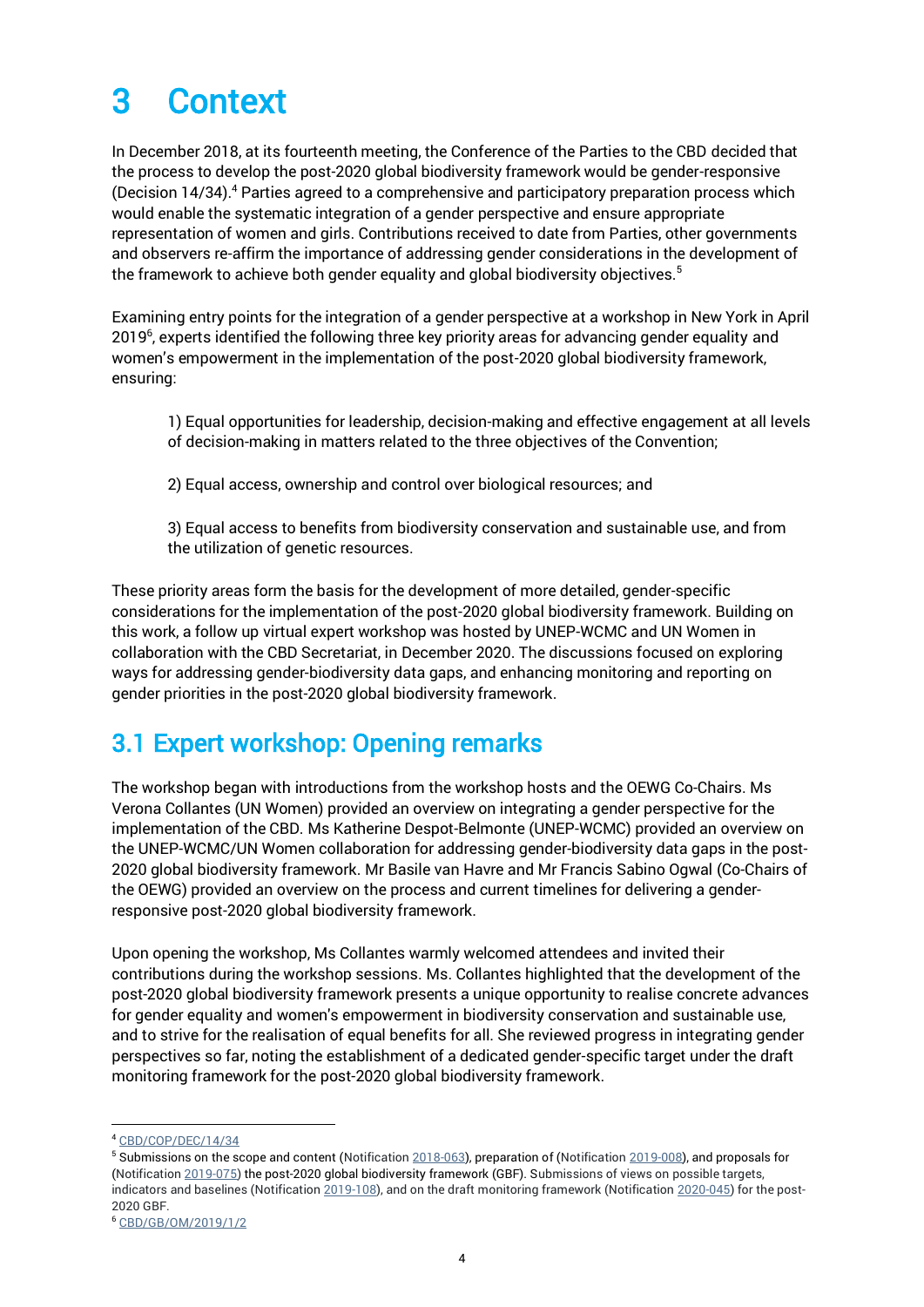Mr Basile van Havre gave a brief presentation situating the workshop within the broader timeline of the post-2020 development process. Recalling the zero draft of the post-2020 global biodiversity framework released in February 2020 at the second meeting of the Open-ended Working Group (OEWG-2), he noted that the next step will be to prepare the updated draft for the third meeting of the Open-ended Working Group (OEWG-3). The draft will be informed by discussions at SBSTTA-24, as well as informal processes, parallel discussions and consultations. He emphasized the importance of examining how best to factor gender aspects into biodiversity targets, noting two prominent approaches: (1) with gender reflected throughout every target, and (2) designating a specific target for gender. Noting that these approaches are not mutually exclusive, he welcomed further discussion and work in both areas. Mr Francis Sabino Ogwal and Mr Basile van Havre expressed their support for the workshop, encouraging active participation from workshop attendees.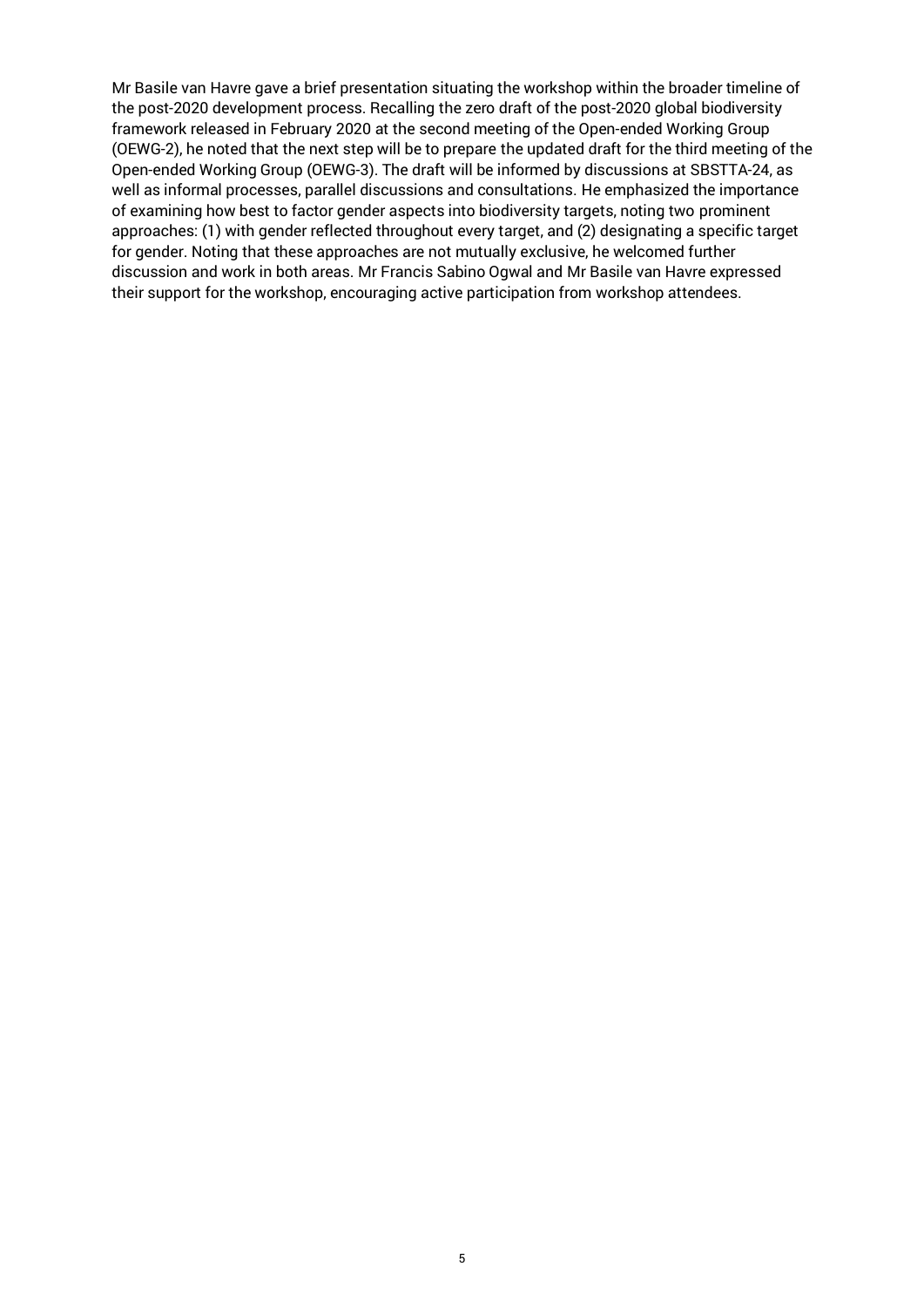## <span id="page-5-0"></span>4 Expert workshop: Session 1

### <span id="page-5-1"></span>4.1 Gender-specific indicator review and available indicators for the post-2020 monitoring framework

Ms Despot-Belmonte presented work that UNEP-WCMC, in collaboration with UN Women, have undertaken to explore practical ways for addressing gender-biodiversity data gaps and enhancing monitoring and reporting towards the three key priority areas for advancing gender equality and women's empowerment in the post-2020 global biodiversity framework.

UNEP-WCMC carried out an extensive review of indicators used within a variety of conventions and intergovernmental processes, including the SDGs. UNEP-WCMC also reviewed all inputs related to indicators which were submitted by Parties, other governments and observers in response to Notification 2020-045.<sup>7</sup> According to the analysis, four gender-specific indicators already in use in the SDG indicator framework  $(5.5.1, 1.4.2, 5.a.1, 5.a.2.)^8$  are well-aligned to the current wording of Target 20<sup>9</sup> of the draft monitoring framework. As such, these indicators could provide a minimum set for Parties to report progress towards the priority areas of: (1) equal leadership/decision-making, and (2) equal access/ownership/control over resources.

A number of submissions from peer review noted that a practical way to mainstream gender is by disaggregating data by sex for all relevant indicators across the monitoring framework. This suggestion is reflected in the proposed headline indicators for the draft monitoring framework for the post-2020 global biodiversity framework, which include six indicators that could be disaggregated by sex.<sup>10</sup> If these headline indicators were to be adopted and disaggregated by sex, then these could help to monitor progress towards priority area (3): equal access to benefits.

Full details of the findings from the indicator review are available in the updated version of the information document on 'Indicators for the post-2020 global biodiversity framework'. 11

## <span id="page-5-2"></span>4.2 Post-2020 gender plan of action and action-oriented indicators

Ms Tanya McGregor (CBD Secretariat) delivered a presentation outlining the process currently underway to develop a new post-2020 gender plan of action. A first round of inputs was requested in August 2020, with 30 submissions received by the Secretariat. Incorporating these submissions, a new draft plan has been prepared and is due to be shared in early 2021, with a final draft due to be presented at the 15th meeting of the Conference of the Parties to the CBD (CBD COP15).

Ms McGregor emphasised that a key objective is to work with Parties and observers on an ongoing basis to develop and reach agreement on a plan that will include clear and measurable actions which allow progress to be monitored. She noted that the current gender plan of action (2015- 2020) $^{12}$  is not structured in a way that easily lends itself to measure actions or outcomes.  $^{13}$ 

Looking forward, Ms McGregor outlined some of the details proposed in the new gender plan of action, including:

• Three key priority areas aligned with the updated zero draft of the post-2020 global biodiversity framework, formulated along the lines of: (1) equal participation of women and

<sup>7</sup> [Notification 2020-045](https://www.cbd.int/conferences/post2020/submissions/2020-045)

<sup>&</sup>lt;sup>8</sup> Full indicator details available [here](https://unstats.un.org/sdgs/indicators)

<sup>9</sup> [CBD/SBSTTA/24/3](https://www.cbd.int/doc/c/8e95/2d27/2a226d32d59cd705e119b5a6/sbstta-24-03-en.pdf) Target 20: "By 2030, ensure equitable participation in decision-making related to biodiversity and ensure rights over relevant resources of indigenous peoples and local communities, women and girls as well as youth, in accordance with national circumstances"

<sup>&</sup>lt;sup>10</sup> See Annex I i[n CBD/SBSTTA/24/3.](https://www.cbd.int/doc/c/8e95/2d27/2a226d32d59cd705e119b5a6/sbstta-24-03-en.pdf) Headline indicators to be disaggregated by sex: C.0.1, C.0.2, 8.0.2, 10.0.2, 12.0.1, 20.0.2

<sup>&</sup>lt;sup>11</sup> CBD/SBSTTA24/INF/16, availabl[e here](https://www.cbd.int/doc/c/a6d3/3108/88518eab9c9d12b1c418398d/sbstta-24-inf-16-en.pdf)

<sup>&</sup>lt;sup>12</sup> [UNEP/CBD/COP/DEC/XII/7,](https://www.cbd.int/doc/decisions/cop-12/cop-12-dec-07-en.pdf) adopted the 2015-2020 Gender Plan of Action. Full details availabl[e here](https://www.cbd.int/gender/action-plan/)

<sup>13</sup> See [CBD/SBI/3/2/Add.3](https://www.cbd.int/doc/c/2a29/307a/3235fdabd9edd01b9576e42b/sbi-03-02-add3-en.pdf)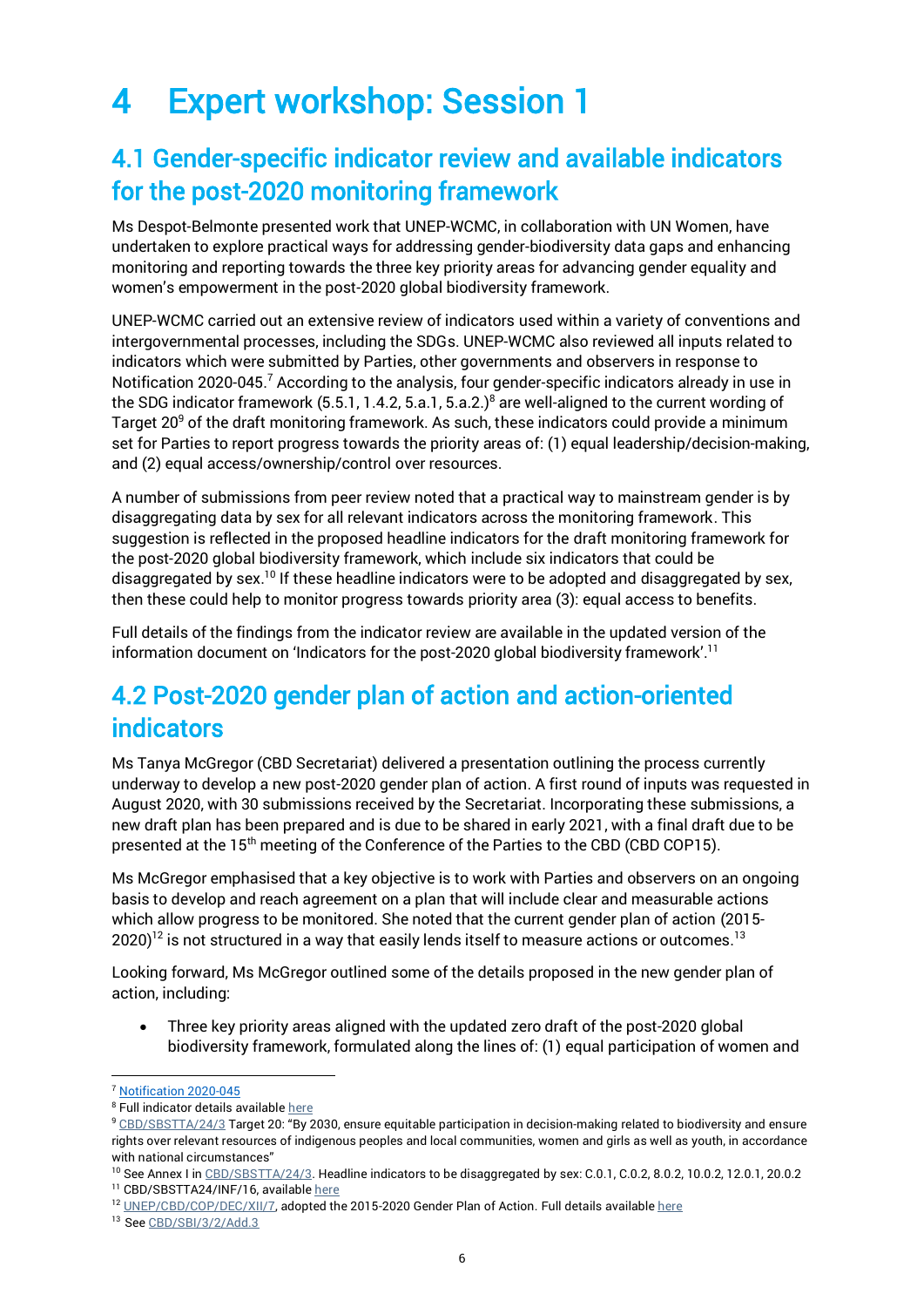girls, (2) equal rights over resources, and (3) equal access to benefits from nature and use of genetic resources.

• A number of implementation support mechanisms, such as: (1) gender responsive policy planning and programming, (2) knowledge generation management, (3) partnerships and collaboration, (4) monitoring and reporting, and (5) resourcing.

Ms McGregor noted that submissions received to date had provided suggestions of suitable genderspecific indicators which are readily available, or otherwise required only minor modification from the SDG and related indicator frameworks. She provided an open-ended question for discussion on whether these SDG indicators are at an appropriate level for the gender plan of action given that the plan will be implemented at the national level. Lastly, she noted that, while the indicators for the gender plan of action could be the same as those included in the draft monitoring framework, there is also the potential to accommodate more specific indicators that countries have adopted at the national level.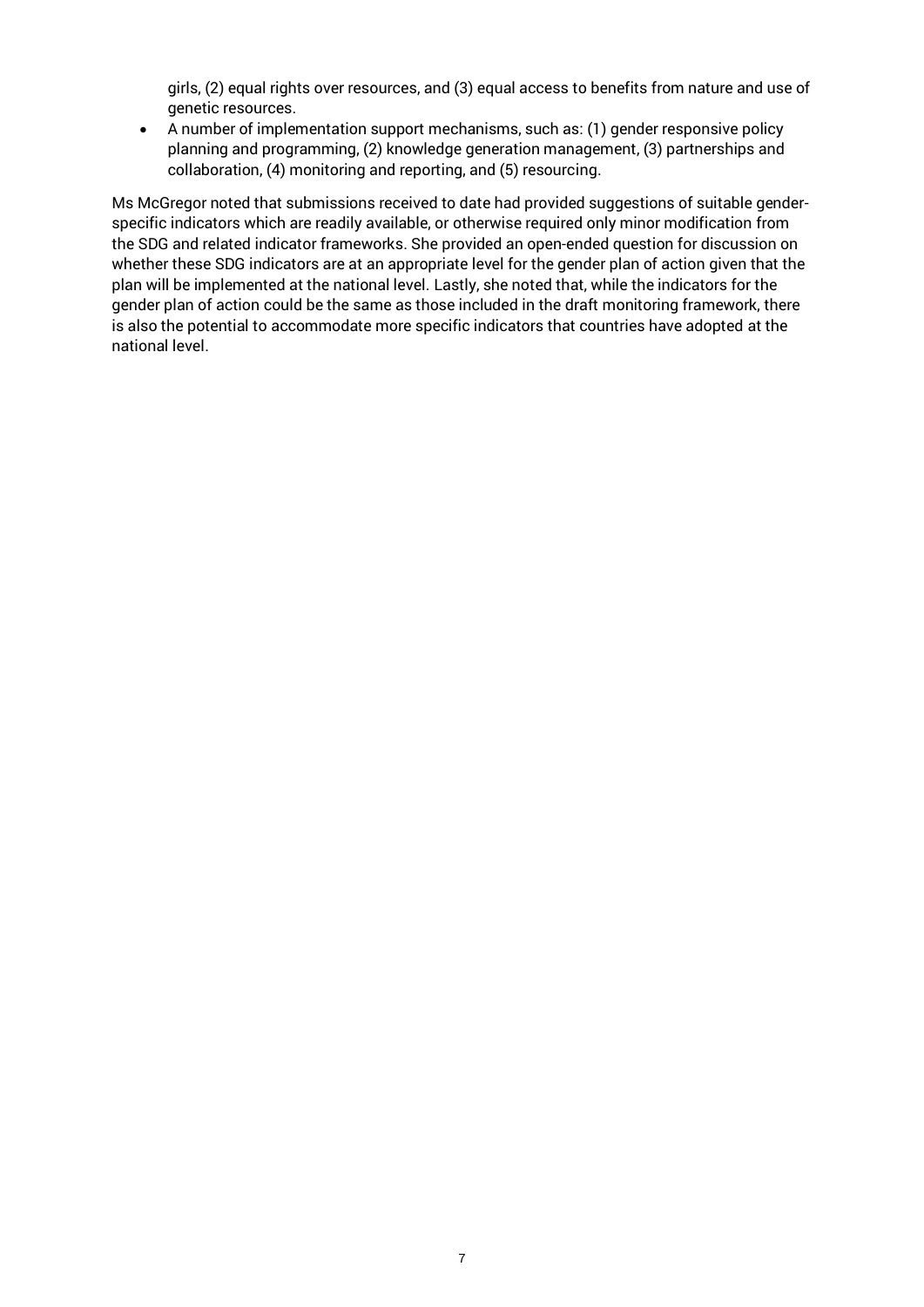## <span id="page-7-0"></span>5 Expert workshop: Session 2

## <span id="page-7-1"></span>5.1 Discussion

The following is a synthesis of the general views and perspectives expressed by participants on the discussion topics set out below. Recommendations from the discussions are provided in Section 6.

#### <span id="page-7-2"></span>Best practices in developing indicators/collecting data

Participants from Costa Rica highlighted the importance of developing indicators that integrate environmental, social and economic data. For example, Costa Rica developed relevant indicators making use of available data (from agriculture, environment and census data). The information derived was visualised to provide evidence on land ownership gaps between women and men, the different roles that women and men play in regard to the conservation of forests and its biodiversity, and how women and men benefit differently from forest resources. As such, the need for simple and practical indicators that can illustrate the realities on the ground (at the local level) are especially useful. Costa Rica is also developing and making use of data to understand the gender gaps in the rural environment (for example related to agriculture), and indicators related to funding that could be useful tools to de-link Payment from Ecosystem Services (PES) from land-tenure. Interventions from other participants highlighted that these initiatives are well-aligned to FAO and OECD indicator development efforts, and that potential synergies for replicating Costa Rica's experiences should be explored.

Mexico is also leading the way towards integrating a gender perspective in the implementation of the CBD and reporting on progress towards gender-biodiversity objectives. Efforts for disaggregating data by sex have helped to visualise the experiences from men and women with regards to the use, management and conservation of biodiversity.

Participants from Costa Rica and Mexico highlighted the importance of collecting data disaggregated by sex, not only to inform policy change, but also to use the data to allow women and men to benefit equally from the sustainable use of biodiversity. Costa Rica is implementing certification schemes with this purpose, and Mexico is taking measures to ensure that women are involved and benefit from successful production chains.

#### <span id="page-7-3"></span>Challenges and suggestions for addressing gender-environment data gaps

Participants from UNCCD and UN Women shared their experiences on some of the challenges around collecting data and indicator use, as well as current efforts to address gender-environment data gaps.

The UNCCD gender action plan contains four focus areas, tied to the SDG indicator framework. Each focus area is monitored through a corresponding SDG target and indicator/s, as set out in Table 1 below. The majority of the indicators assigned to the action plan remain weak, with limited data availability. A major challenge for UNCCD has been integrating country (nationally-derived) data within reporting processes. The lack of nationally-derived data for some indicators has had a detrimental impact on monitoring progress towards specific areas of focus. As such, the benefits of making use of readily available data for reducing the reporting burden on countries was noted.

UNCCD in partnership with technical institutions are continuing to explore the use of sex disaggregated data and indicators for enhancing monitoring in the implementation and achievement of gender-related issues in land degradation and desertification.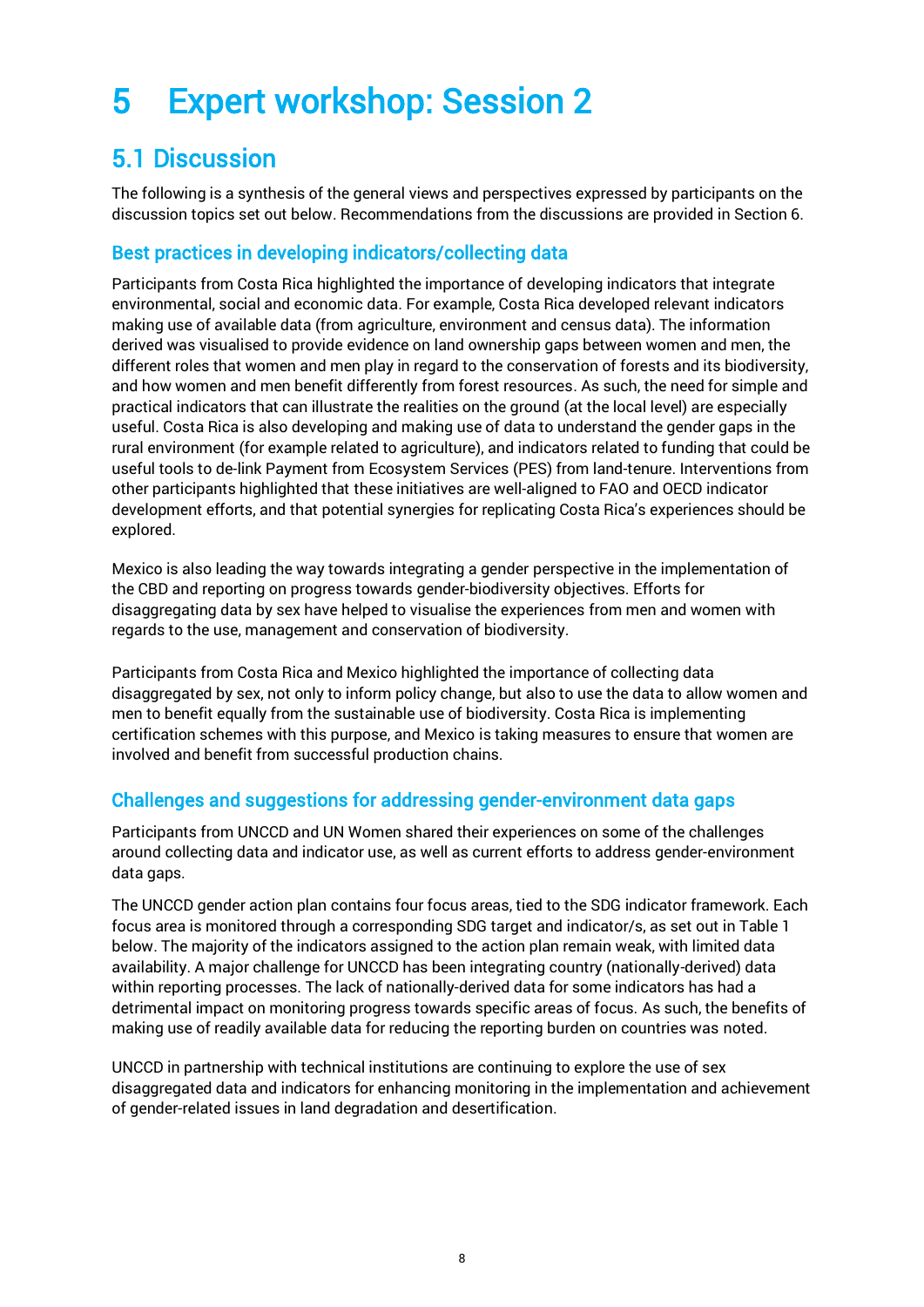#### Table 1: UNCCD gender action plan targets and indicators

| <b>Focus Area</b> |                                                                                                                                               | <b>SDG</b><br>Target | <b>SDG Indicator</b>                                                                                                                                                                                                                                                                                                                                                                     | Data<br>availability              |
|-------------------|-----------------------------------------------------------------------------------------------------------------------------------------------|----------------------|------------------------------------------------------------------------------------------------------------------------------------------------------------------------------------------------------------------------------------------------------------------------------------------------------------------------------------------------------------------------------------------|-----------------------------------|
| 1.                | Participation in decisions<br>taken during the design,<br>planning, implementation<br>and evaluation of initiatives<br>to implement the UNCCD | 5.5                  | 5.5.1 Proportion of seats held by women in (a) national<br>parliaments and (b) local governments                                                                                                                                                                                                                                                                                         | 5.5.1(a)<br>$5.\overline{5.1(b)}$ |
| 2.                | Integrating women's<br>economic empowerment in<br><b>UNCCD</b> implementation<br>activities in order to<br>eradicate their extreme<br>poverty | 1.1                  | 1.1.1 Proportion of population below the international poverty<br>line, by sex, age, employment status and geographical location<br>(urban/rural)                                                                                                                                                                                                                                        | 1.1.1                             |
| 3.                | Strengthening women's<br>land rights and access to<br>resources                                                                               | 5.a                  | 5.a.1 (a) Proportion of total agricultural population with<br>ownership or secure rights over agricultural land, by sex; and<br>(b) share of women among owners or rights-bearers of<br>agricultural land, by type of tenure<br>5.a.2 Proportion of countries where the legal framework<br>(including customary law) quarantees women's equal rights to<br>land ownership and/or control | 5.a.1(a)<br>5.a.2                 |
| 4.                | Enhancing women's access<br>to improved knowledge and<br>technologies that relate to<br>effective UNCCD<br>implementation                     | 4.7                  | 4.7.1 Extent to which (i) global citizenship education and (ii)<br>education for sustainable development, including gender<br>equality and human rights, are mainstreamed at all levels in (a)<br>national education policies; (b) curricula; (c) teacher education;<br>and (d) student Assessment                                                                                       | 4.7.1                             |

\*highlighted in green = data available, highlighted in red = limited data available

In order to address current gender-environment data gaps, UN Women, particularly through their Asia Pacific Office, has been working with IUCN to develop a new model of household survey questionnaire which examines household (women and men) characteristics in detail. The survey would provide a range of additional indicators which, if adopted by countries, could support greater understanding of issues relating to gender and biodiversity. There is also an opportunity to better exploit existing datasets, by combining demographic data, survey data and geo-spatial analysis for monitoring progress towards gender-environment priorities.

The issue of scalability from national to global level was raised by a few participants during the discussion (i.e. making use of global indicators vs making use of national indicators). This issue needs to be considered in the development of the post-2020 monitoring framework.

#### <span id="page-8-0"></span>Implementation: capacity-building and resourcing

Participants from IUCN and Costa Rica noted that the compilation of data is only the first step in the process of developing and making use of indicators. The national capacities for analysing data is also fundamental in order to make effective use of available information to support policy change. Representatives from technical institutions, including FAO, IUCN, UN Women, provided a number of examples of materials related to data collection and indicator development that can be useful to build national capacity.

The importance of planning and budgeting for data collection and the production of indicators was also raised. For example, the late inclusion of indicators in the Strategic Plan for Biodiversity (2011- 2020) may have been detrimental for monitoring progress towards the Aichi Biodiversity Targets. This consideration should be addressed in the development of the post-2020 global biodiversity framework.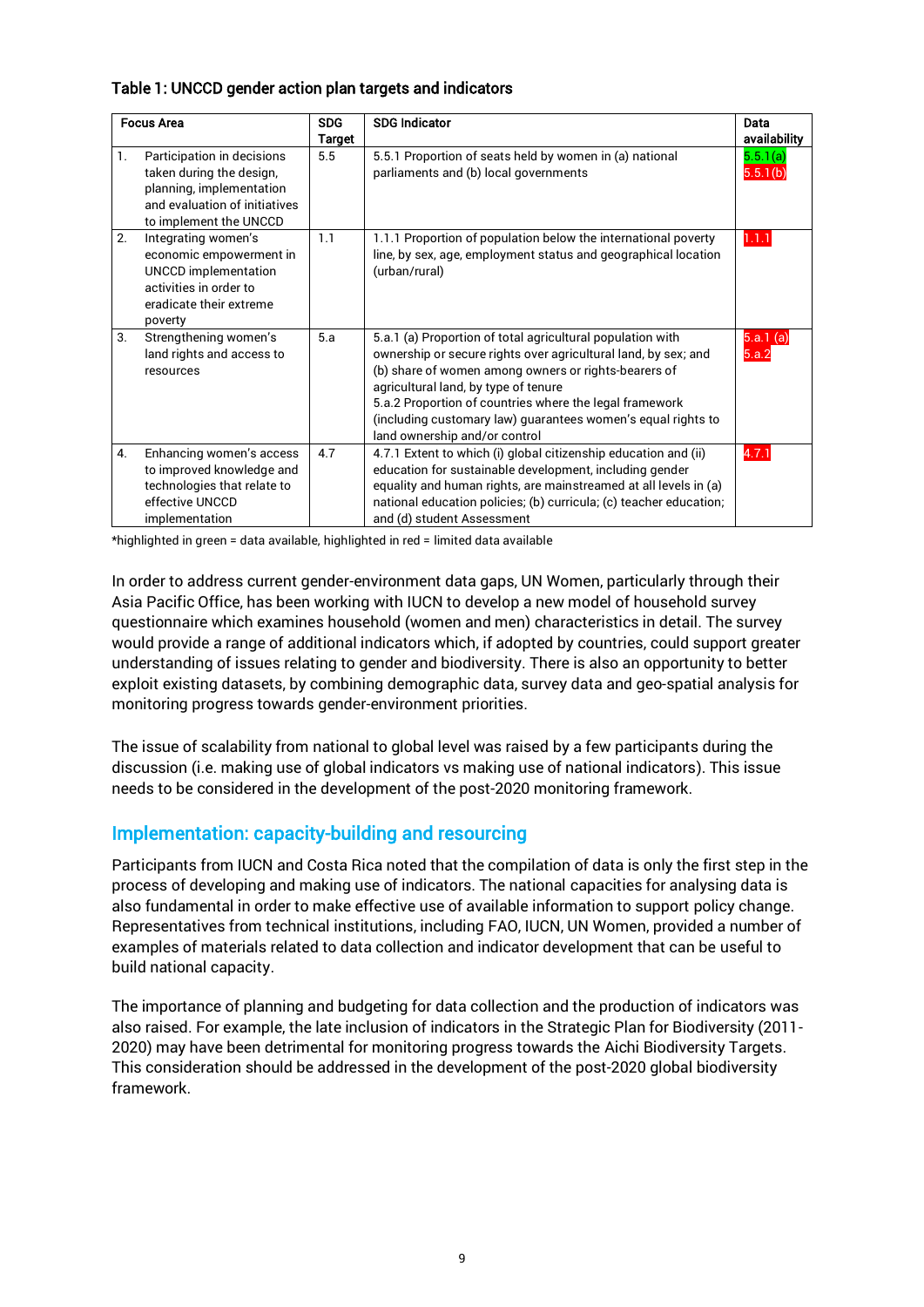## <span id="page-9-0"></span>6 Conclusion and recommendations

The following eight recommendations emerged from the workshop discussions:

- 1. Data and indicators are important: Experiences from Mexico and Costa Rica demonstrate that data and indicators have been essential tools to inform policy change in favour of gender equality and the empowerment of women.
- 2. Gender-specific indicators: a number of indicators from the Sustainable Development Goals indicator framework are well suited to monitor progress towards Target 20 (equitable decisionmaking and rights over resources). These indicators could be used to provide a minimum baseline globally for monitoring progress on gender priorities.
- 3. Headline indicators and indicators related to people to be disaggregated by sex: the proposed list of headline indicators on the draft monitoring framework for the post-2020 global biodiversity framework comprises six indicators which may allow for disaggregation by sex. Other indicators in the monitoring framework should also call for sex disaggregation when these relate to people.
- 4. Integrating a gender-perspective across the monitoring framework: Integrating both genderspecific indicators and indicators that can be disaggregated by sex is recommended for embedding a gender perspective in the monitoring framework beyond draft Target 20.
- 5. Use of indicators from the SDG indicator framework can enhance synergies with the 2030 Agenda for Sustainable Development, UNCCD and other biodiversity-related conventions, which may help to reduce the reporting burden on Parties.
- 6. Scaling efforts from national to global: National experiences of successful indicator development and use to monitor progress towards gender equality priorities should be explored with relevant indicator producers/custodian agencies. This may help to address the issue of scalability (national indicator use vs global indicator use). Gender-specific indicators that are relevant to specific regions could potentially be integrated as 'complementary' indicators in the monitoring framework.
- 7. The post-2020 gender plan of action has the potential to be used as an implementation mechanism for Parties to monitor and report on progress towards gender priorities. To be effective, the plan will need to set out clear actions and gender-specific indicators which are linked to the monitoring framework. The gender plan of action should also remain well-aligned to the three gender equality priorities (equal access to leadership/decision-making, equal access/ownership/control over resources, and equal access to benefits).
- 8. National capacity development should be given careful consideration within the capacity development and resource mobilisation components of the post-2020 global biodiversity framework in order to address current data gaps, and provide sufficient financial and technical support for data collection, analysis and indicator development/use. Partnerships with technical institutions are fundamental for developing national capacity to collect and analyse data, as well as for the development and use of indicators.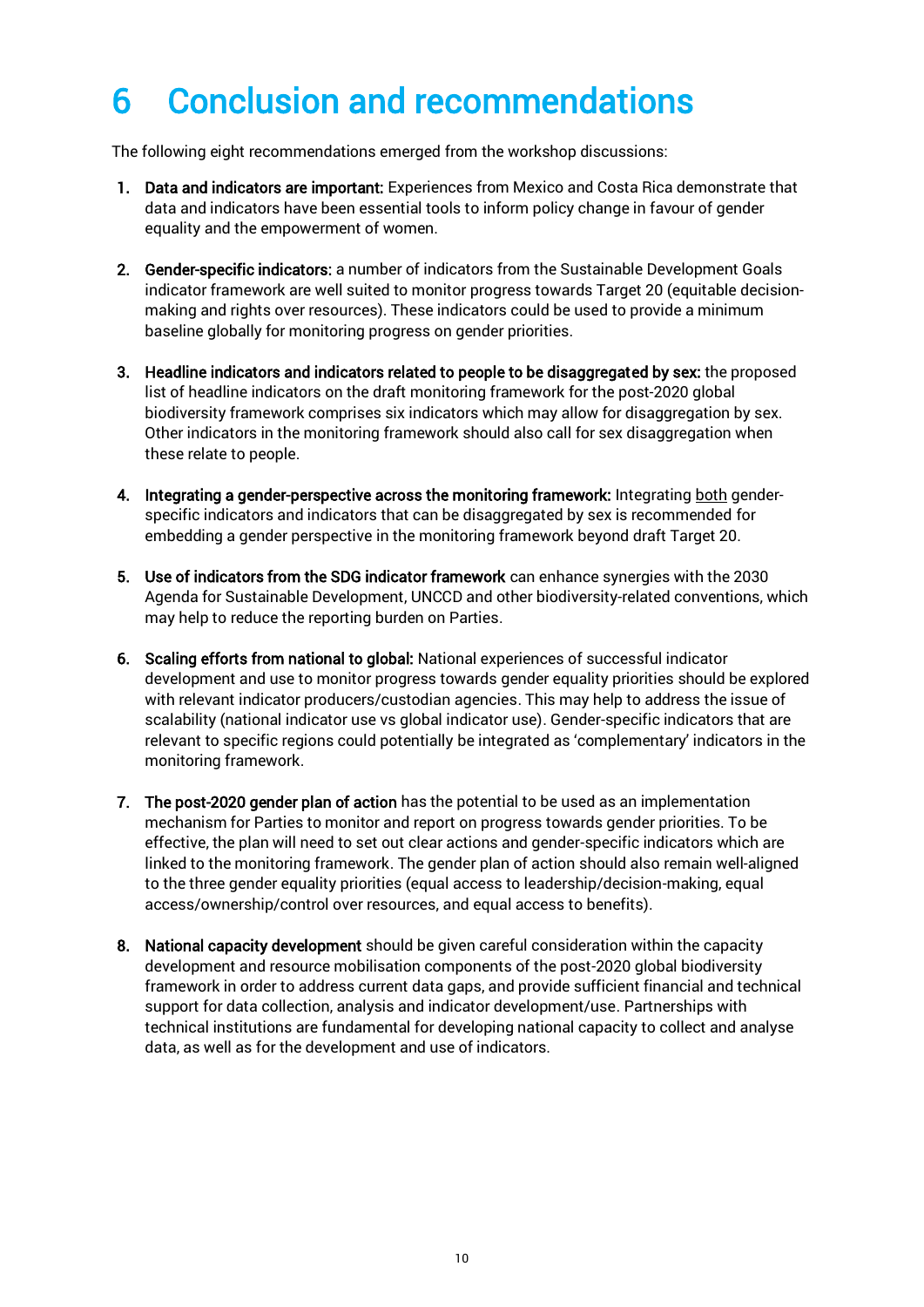### <span id="page-10-0"></span>6.1 Closing remarks

In closing remarks, the OEWG Co-Chairs thanked all participants for their practical insights and contributions to the workshop, and urged continued efforts to address gender considerations in the development of the post-2020 global biodiversity framework. Noting that the wider international community is yet to realise the appropriate level of gender recognition within the framework, they advised participants to put forward a solid rationale and considered set of targets and indicators to integrate gender in the post-2020 global biodiversity framework.

### <span id="page-10-1"></span>6.2 Next steps

The knowledge, experiences and lessons shared during the workshop have contributed to development of an issues brief with key recommendations to inform discussions at SBSTTA-24 and SBI-3.

UNEP-WCMC and UN Women would like to thank all participants for their contributions towards an excellent and productive workshop.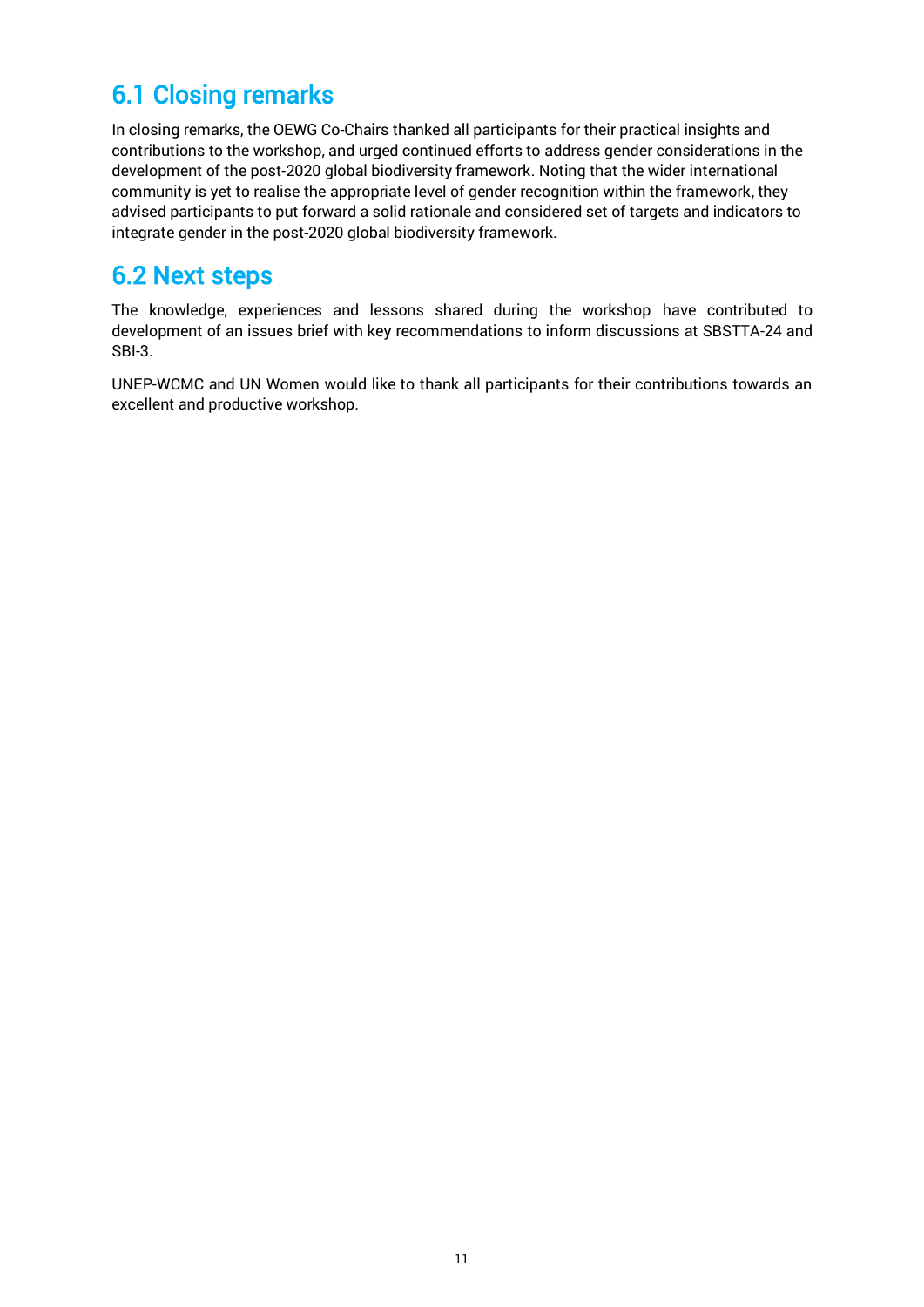## <span id="page-11-0"></span>Annex 1: Participant list

### *Workshop attendees – 17th December 2020*

| Name                      | Institution                                         |
|---------------------------|-----------------------------------------------------|
| Corli Pretorius           | UNEP-WCMC                                           |
| Federica Pesce            | UNEP-WCMC                                           |
| <b>Hilary Allison</b>     | UNEP-WCMC                                           |
| Katherine Despot-Belmonte | UNEP-WCMC                                           |
| Laura Mack                | UNEP-WCMC                                           |
| <b>Rosy Cousins</b>       | UNEP-WCMC                                           |
| Papa Alioune Seck         | <b>UN Women</b>                                     |
| Sneha Kaul                | UN Women                                            |
| Sylvia Hordosch           | UN Women                                            |
| Verona Collantes          | UN Women                                            |
| Jillian Campbell          | <b>CBD Secretariat</b>                              |
| Tanya McGregor            | <b>CBD Secretariat</b>                              |
| Basile van Havre          | Co-Chair OEWG                                       |
| Francis Sabino Ogwal      | Co-Chair OEWG                                       |
| Marlene Elias             | The Alliance of Biodiversity International and CIAT |
| Joni Seager               | <b>Bentley University</b>                           |
| Markus Ihalainen          | <b>CIFOR</b>                                        |
| Iliana Monterroso         | <b>CIFOR</b>                                        |
| Andrea Cruz               | <b>CONABIO Mexico</b>                               |
| Vienna Pozer              | Environment and Climate Change Canada               |
| Ilaria Sisto              | <b>FAO</b>                                          |
| Lorena Aguilar Revelo     | <b>FLACSO</b>                                       |
| Jackie Siles              | <b>IUCN</b>                                         |
| Laura Cooper Hall         | <b>IUCN</b>                                         |
| Alejandra Loria Martinez  | Ministry of Environment and Energy, Costa Rica      |
| Cathrine Mutambirwa       | <b>UNCCD</b>                                        |
| Corinna Voigt             | <b>UNCCD</b>                                        |
| Sandrine Jauffret         | <b>UNCCD</b>                                        |
| Natalie Elwell            | <b>WRI</b>                                          |
| Pamela Castillo           | Consultant (Gender and Sustainable Development)     |